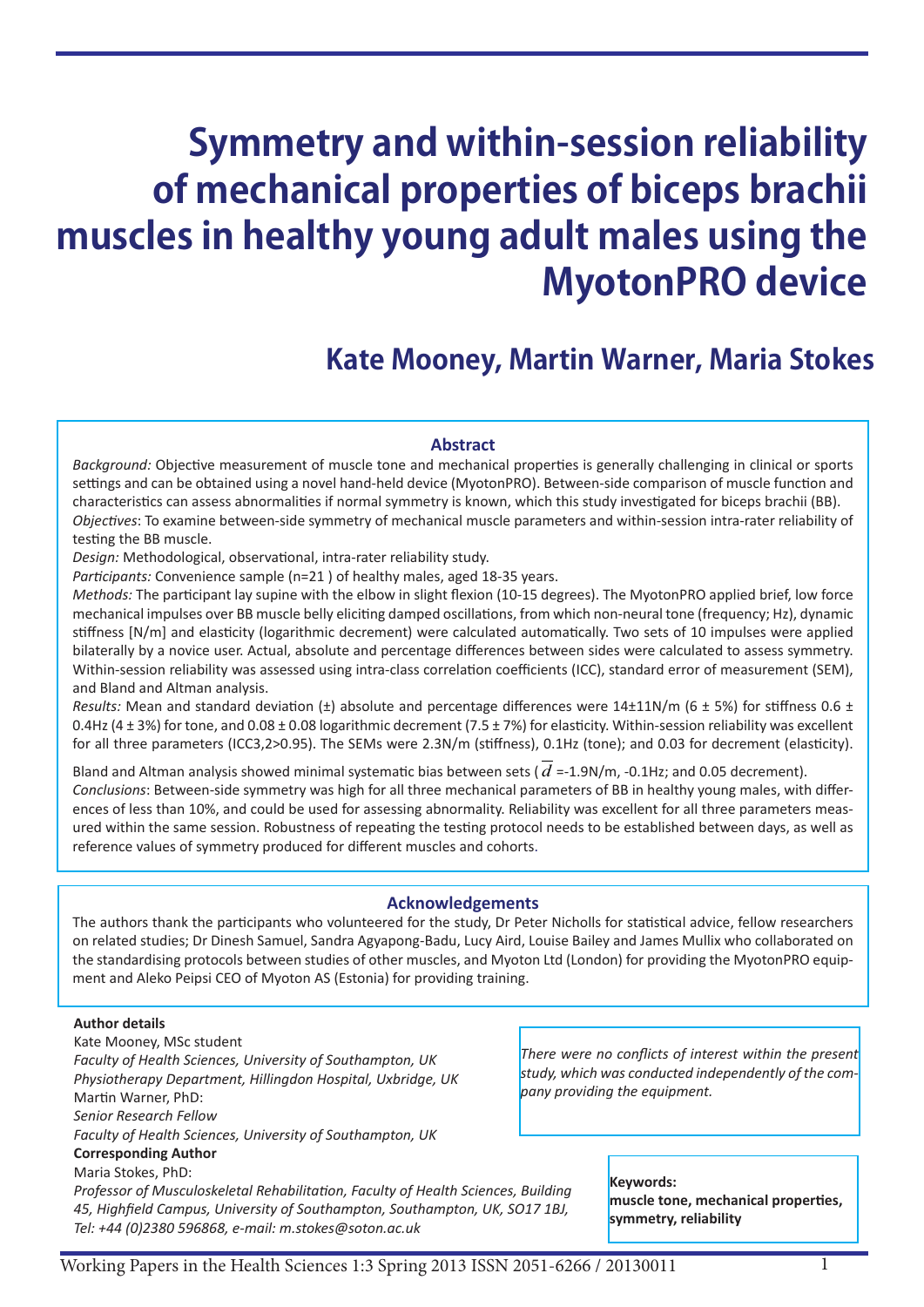# **Introduction**

Long-term repetitive overloading of the upper limb is a major factor in the development of overuse injuries in overhead sports (Weldon and Richardson, 2001; Borsa et al., 2008; Wassinger and Myers, 2011). The ability to detect subclinical muscle injury or early maladaptation would be very useful to alert the athlete, coach, trainer or physiotherapist, so that injury prevention strategies could be employed. However, detecting such subtle changes in muscles objectively is currently challenging in sport and clinical settings.

Recent availability of portable diagnostic devices, such as tensiomyography (TMG; Ditroilo et al, 2011), a stiffness meter (Myotonometer; Leonard et al., 2004) and Myoton technology (e.g. Gavronski et al, 2007), offers the opportunity to monitor muscle adaptations non-invasively by measuring muscle tone and mechanical properties. The different technologies have their relative advantages. Myoton devices lend themselves to field testing, as they are compact and hand-held, measure various parameters and do not need to be connected to a computer for data collection. Myoton technology applies brief mechanical impulses to induce damped oscillations of muscle from which various parameters can be calculated, such as non-neural tone and mechanical properties of stiffness and elasticity (e.g. Gavronski et al, 2007). Studies have used Myoton devices to identify muscular adaptations to acute and chronic exercise training (Vain and Kums, 2002; Janecki et al, 2011).

The contralateral side is often used clinically to assess abnormalities of the injured side (Roberts et al., 2011). Such comparison requires knowledge of the normal level of symmetry for a given characteristic. For example, muscles of the dominant limb are generally found to be stronger in healthy individuals in the general population, which is the right hand for the majority (Roberts et al., 2011). It cannot be assumed that mechanical properties of muscle will show the same effect of limb dominance as muscle strength. When investigating between side symmetry using Myoton devices, two studies found no significant difference in parameters between the right and left side irrespective of limb dominance (Viir et al, 2006; Gavronski

et al, 2007). In a recent study examining differences in limb dominance of the quadriceps muscle in healthy elderly participants, no significant differences between the dominant and non-dominant side were found (Aird et al., 2012). Although these studies suggest that no differences were observed between sides, the calculations used to make these comparisons assumed that asymmetry would be specific to a given side (right or left) or limb dominance, as is usually the case for strength, as mentioned above. Reference values for the absolute level of symmetry need to be established for specific muscles and populations, to enable assessment of asymmetry to indicate abnormalities for clinical and research purposes.

Measurement tools used for assessment and monitoring need to be valid, reliable and sensitive to clinically meaningful change (Syczewska et al, 2009). In validation studies, Myoton devices have produced similar results to more well established laboratory based diagnostic methods, such as electromyography and intramuscular pressure measurements) for quantifying muscle characteristics (Korhonen et al, 2005; Ditroilo et al, 2011). When compared with TMG, which elicits muscle oscillations by electrical stimulation, for measuring muscle contraction time and displacement, the Myoton device was found to be more reliable on repeated testing and more valid than TMG for detecting changes in muscle parameters at different muscle lengths (Ditroilo et al, 2011). Reliability of using prototypes of Myoton devices has generally been good and varied with the muscle studied (Bizzini and Mannion, 2003; Viir et al, 2006; Ditroilo et al, 2011; Janecki et al, 2011). Initial findings using the latest Myoton device (MyotonPRO), have indicated that reliability good reliability for rextus femoris in healthy young (Mullix et al 2012) and older (Aird et al 2012) people.

Myotonhand-held devices offer an objective, cost-effective method of detecting changes in muscle characteristics to aid assessment and monitoring of the health status of muscle in disease (Chuang et al, 2012) and with training (Janecki et al, 2011). The present study aimed to examine symmetry of in the BB muscle to determine whether arm dominance has an effect on mechanical properties in healthy young adult males, and to evaluate the intra-rater within-session reliability of using the MyotonPRO device.

#### **Methodology**

The design of this study was a methodological, observational, intra-rater reliability study.

#### **Participants**

Healthy young adult male participants (n=21) were recruited through poster advertising on the University of Southampton campus. For assessing symmetry, a sample of convenience was used and the sample size was based on recommendations of 20 participants as the minimum required for a reliability study (Atkinson and Nevill, 2001). Inclusion required that participants were male, aged ≥18 to ≤35 years to represent a young population, and right hand-dominant as determined by the Edinburgh Handedness Inventory (Oldfield, 1971). Exclusion criteria were conditions or medications known to affect muscle tone or injuries severe enough to require treatment or prevent activity for more than one week in the previous five years; body mass index (BMI) > 30 kg/m<sup>2</sup>, so that measurement of the mechanical parameters of the muscle are not affected by excessive subcutaneous tissue (Gapeyva and Vain, 2008); participating in physical activity above average levels (at a vigorous intensity more than three times per week) (CDC, 2011). The study was approved by the Faculty of Health Sciences, University of Southampton Ethics Committee (FoHS-ETHICS-2011- 049). All participants provided written consent before participating in the study.

#### **Equipment**

The MyotonPRO (Myoton Ltd, London and Myoton AS, Estonia) is a hand-held device designed to measure tone and mechanical properties of muscles. The tip of the probe (or testing end; 3mm diameter) is applied to the skin perpendicular to its surface over the muscle being tested at a constant pre-load (0.18 Newtons) to pre-compress subcutaneous tissues. An automatic system triggers a short electromagnetic impulse with constant force (0.4 Newtons) that is transmitted to the tissue, applying a brief mechanical impulse (15 milliseconds) with quick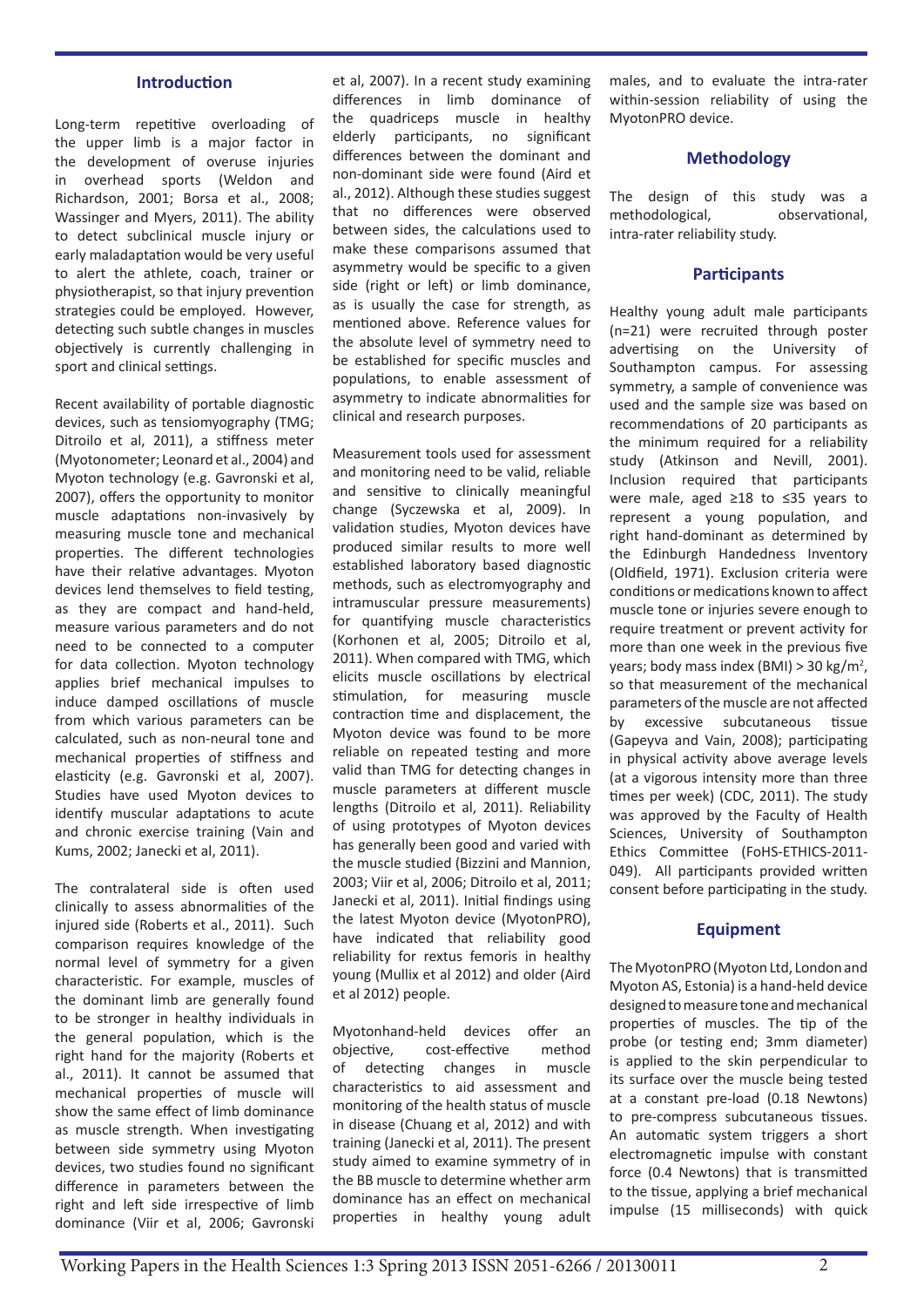release (http://www.myoton.com/en/ Technology/Technical-specification). The impulse causes elastic deformation to the muscle tissues, eliciting natural damped oscillations, which are recorded by the accelerometer at the other end of the probe. The device performs simultaneous computation of the tissue parameters, including its state of non-neural tension or tone (frequency; Hz), and mechanical properties of stiffness (N/m), indicating the ability to resist force that modifies its shape, and elasticity (logarithmic decrement), indicating the muscle's ability to recover its shape after being deformed (Figure 1). Frequency is defined as the maximum frequency  $(F=f_{max})$  computed from the signal spectrum by Fast Fourier Transform (FFT). The higher the frequency of the dampened oscillations (natural oscillation frequency), the higher the tone (intrinsic state of resting tension without voluntary contraction). Frequency is known to increase with contraction (state of tension) and stretch (Viir et al, 2006; Gavronski et al, 2007). Stiffness is calculated as  $S = m_{probe} \left( \frac{a_{max}}{\Delta l} \right)$ and the higher the N/m value, the stiffer the muscle is (Viir et al, 2006). Elasticity, characterised by logarithmic decrement of the dampened oscillations, is expressed in arbitrary units  $\left[\theta = \ln\left(\frac{a_1}{a_2}\right)\right]$ and indicates how much mechanical energy is lost in the tissue during a single oscillation cycle. The smaller the value for decrement, the smaller the dissipation of mechanical energy and higher the elasticity of a tissue (Viir et al, 2006). Decrement of zero would represent absolute elasticity and zero dissipation of mechanical energy.



Waveforms illustrating muscle oscillation and its relative displacement (S), velocity (V) and acceleration (a). The mechanical impulse elicits a damped oscillation of muscle, causing co-oscillation of: the pre-compressed subcutaneous tissue; the probe; measurement mechanism; and accelerometer attached to the measurement mechanism. (Diagram provided courtesy of Myoton AS, Estonia.)

#### **Key to symbols**

- **∆S** Pre-compression of subcutaneous tissues above muscle being measured
- **∆l** Maximum displacement of the tissue
- **S** Displacement ; tissue oscillation (mm)
- **V** Oscillation velocity (m/s)
- **a** Acceleration of oscillation (mG)
- **t** Time (ms)
- **a0** Maximum acceleration
- **t**<sub>mi</sub> End of mechanical impulse
- **a1** Maximum acceleration representing the maximum displacement of the tissue i.e. maximum tissue resistance measured in mG
- **a2** Maximum acceleration at the point of opposite displacement due to residual inertia of the tissue oscillation
- **a3** Maximum acceleration of the second period of oscillation, which takes place due to recuperation of stored residual mechanical energy in the tissue

#### **Data collection procedure**

Participants were asked to refrain from alcohol for ≥ 24 hours and avoid strenuous physical activity for ≥48 hours prior to testing, as both are known to affect muscle properties. Data were collected during one session by one investigator (KM), a physiotherapy student, who was a novice user of the MyotonPRO and underwent four hours of training with an expert from the Myoton company

(Estonia). Independent practice was undertaken for a further four hours.

Participants lay on a plinth for 10minutes prior to data collection to aid relaxation and normalisation of muscle state. Measurements were recorded with the participant lying supine with their arms by their sides and forearms in mid-position between supination and pronation. A towel was placed under the wrist to slightly flex the elbow (10-15 degrees) to eliminate tension due to stretching BB. The test site was defined as 75% of the distance, distally, from the anterior aspect of the lateral acromion to the mid-cubital fossa and was located using a measuring tape and marked on the skin with a non-toxic marker. This test site was chosen to standardise the procedure of locating a reproducible site over the BB muscle belly. However, in some cases, the line used to locate the distance of 75% did not always intersect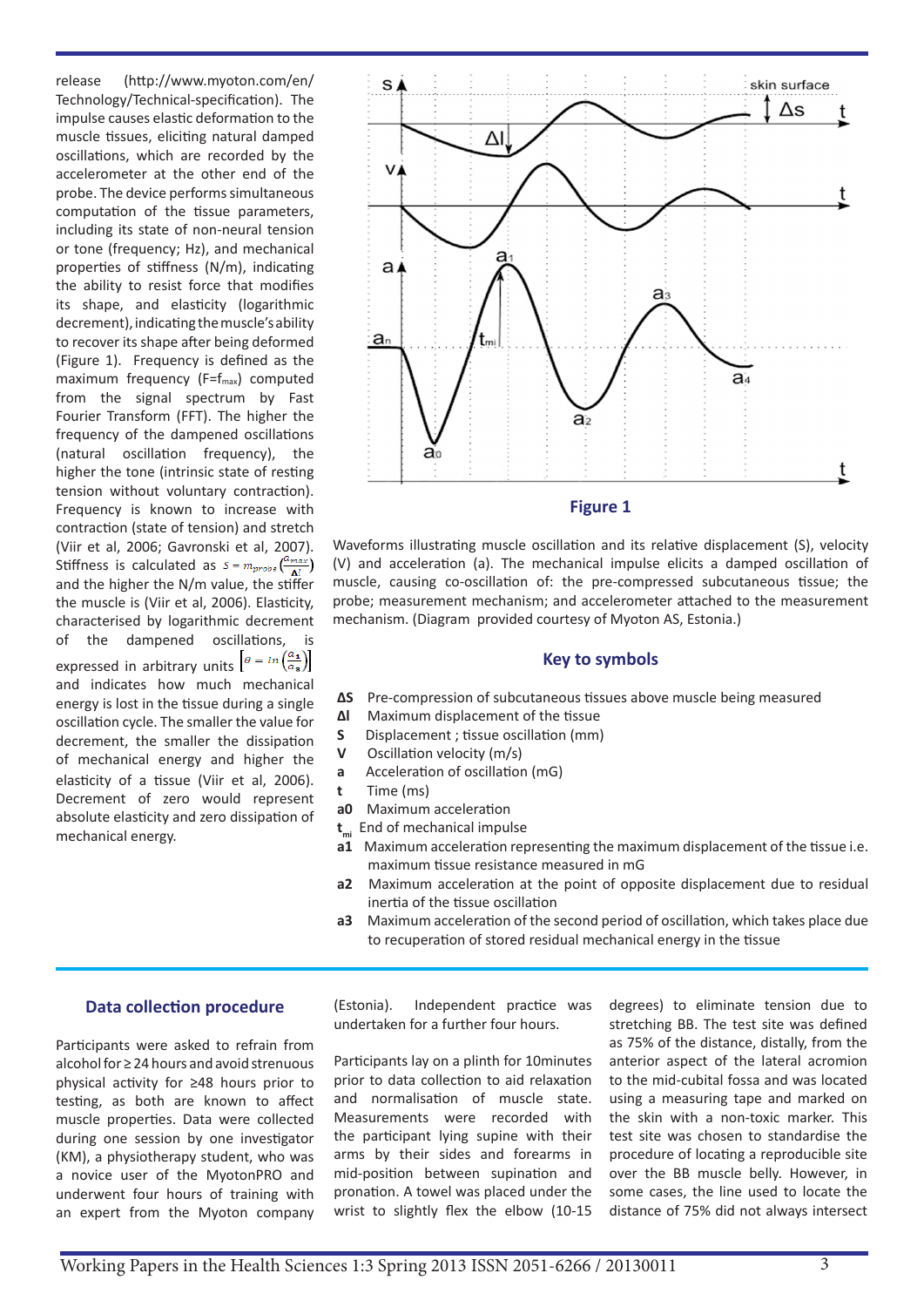the middle of the muscle belly, in which case the testing site was marked medially or laterally of the line to be over the muscle belly. Recordings were only made at the adjusted position over the muscle belly, so no comparison was made. The device was held perpendicular to the skin surface and the tip of the probe placed on the testing site (Figure 2).

The device was set in the multi-scan mode, which consists of 10 mechanical impulses, one second apart, giving a mean, standard deviation and coefficient of variation (CV) for the 10 measurements, i.e. one measurement set (Gavronski et al, 2007). The participant was asked to relax. Two consecutive sets of 10 measurements were taken and the mean of the two sets was used for analysis of symmetry. The same procedure was performed on the right and left BB muscles. If the CV of a set exceeded 3%, as displayed on the device's screen, the set was erased and re-measured. This aimed to increase measurement consistency and stability on the part of the investigator, e.g. due to the sliding of the probe on the measurement surface during recording.



#### **Figure 2**

Recording of mechanical properties over biceps brachii muscle belly using the MyotonPRO

#### **Statistical analysis**

Data were downloaded from the MyotonPRO device into an Excel database and statistical analysis was performed using SPSS 19.0 (SPSS, Inc., Chicago, IL, USA).Normality of data was examined using Shapiro-Wilk's test. Means and standard deviations (SD) were calculated for each measurement set. The α significance level was set at 0.05. Right BB measurements were used for reliability analysis.

Descriptive statistics (mean, standard deviation, SD, and range) were calculated bilaterally for each parameter. A paired sample t-test determined the level of statistical significance between the two sides, as the data were normally distributed. The mean of the dominant (right) BB was compared to the mean of the non-dominant BB. The actual difference (non-dominant subtracted from dominant side), absolute difference (non-negative value of the actual difference) and percentage differences (absolute difference divided by the average of dominant and non-dominant value multiplied by 100) between limbs

were calculated to assess symmetry. To examine whether true differences between sides were masked in the analysis considering dominance, the limb with the largest value was compared to the limb with the smallest value for each parameter. Paired t-tests were used to examine differences between sides for both types of comparison (dominant versus non-dominant and larger versus smaller), to examine whether the former was appropriate and did not mask true differences within the group mean data.

The association between repeated measurement sets was analysed using intra-class correlation coefficients (ICC) for each parameter, using an average measures ICC (3,2) model. Various classification scales exist for interpreting level of reliability from ICCs and the one used in the present study is from Fleiss (2007): Excellent ICC > 0.75; Good to Fair  $= 0.74 - 0.4$ ; Poor  $< 0.4$ .

Standard error of measurement (SEM = SDx√1-ICC, where SD is the standard deviation and ICC the reliability coefficient) were calculated to provide an estimate of the error in the units of measurement, thus giving clinically relevant values for expected error in an individual (Portney and Watkins, 2000). Bland-Altman plots (Bland and Altman, 1986) were used to display graphically the variability and systematic bias between two measurement sets; the 95% limits of agreement (LOAs) evaluated the level of agreement between data sets (mean difference ± 1.96 SD of the difference).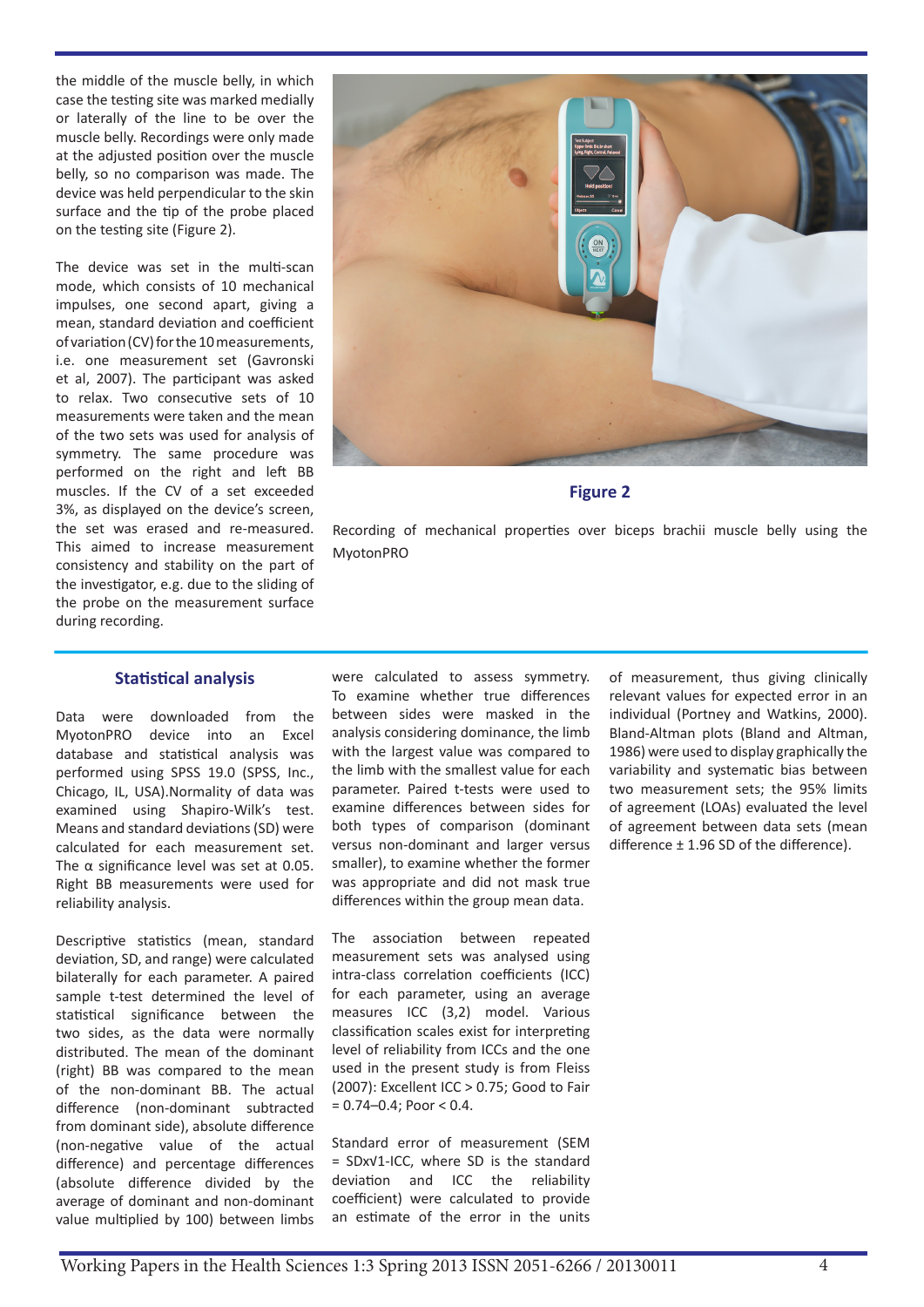#### **Results**

# **Participant demographics**

Twenty-one participants completed the study and their demographic details are presented in Table 1.

#### **Table 1.**

Participant Demographics

| n=21                         |      |      |               |  |  |  |  |
|------------------------------|------|------|---------------|--|--|--|--|
|                              | Mean | SD   | Range         |  |  |  |  |
| Age (years)                  | 25.8 |      | $4.1$   20-35 |  |  |  |  |
| Height (cm)                  | 1.8  | 0.1  | 165-193       |  |  |  |  |
| Weight (kg)                  | 76.2 | 10.9 | 60-99         |  |  |  |  |
| $ $ BMI (kg/m <sup>2</sup> ) | 23.9 | 2.5  | 19.2-29.4     |  |  |  |  |

#### **Within-session reliability**

Reliability of repeated measures within the same session were classified (Fleiss, 2007) as excellent, with ICC 3,2 values of 0.99 for tone and stiffness and 0.95

for elasticity (Table 2). Bland-Altman analysis showed minimal systematic bias between sets for tone ( $\overline{d}$  = -0.1Hz), stiffness  $(\overline{d} = 1.9N/m)$  and elasticity

 $(d = 0.05$  log decrement); which is illustrated graphically in Figure 3. Narrow LOA indicated high levels of agreement between the two data sets for each parameter (Table 2).

#### **Table 2**

Intra-rater reliability of within-session measurements of right biceps brachii. Descriptive values (mean and standard deviation) and estimates of relative reliability (ICC 3,2 and 95% CI) and absolute reliability (SEM; Bland & Altman analysis, and LOA).

| Within-Session: between set 1 and set 2 (ICC 3,2). |                 |                 |      |                    |            |                |            |         |
|----------------------------------------------------|-----------------|-----------------|------|--------------------|------------|----------------|------------|---------|
|                                                    | Mean (SD)       |                 |      |                    |            |                | <b>LOA</b> |         |
|                                                    | Set 1           | Set 2           | ICC  | 95% CI             | <b>SEM</b> | $\overline{d}$ | Upper      | Lower   |
| Frequency (Hz)                                     | 14.8(0.9)       | 14.9(0.9)       | 0.99 | $(0.97 -$<br>0.99) | 0.1        | $-0.1$         | 0.3        | $-0.5$  |
| Decrement                                          | 1.06(0.12)      | 1.01(0.10)      | 0.95 | $(0.87 -$<br>0.98) | 0.03       | 0.05           | 0.15       | $-0.06$ |
| Stiffness (N/m)                                    | 225.2<br>(28.0) | 227.1<br>(27.0) | 0.99 | $(0.97 - 1.0)$     | 2.3        | $-1.9$         | 7.2        | $-11$   |

SD= Standard Deviation, ICC= Intraclass Correlation Coefficient, 95% CI= 95% Confidence intervals of ICC, SEM= Standard error of measurement, = mean difference between sets, LOA = Limits of Agreement (Lower limit, Upper limit)

#### **Symmetry between sides**

Descriptive statistics (mean and standard deviation) of the mechanical parameters (Fig 4) and differences between parameters for the two limbs are shown in Table 3. When the dominant and non-dominant sides were compared, the actual mean differences were 0.47N/m, 0.06Hz, and 0.00 log decrement for stiffness, tone and elasticity respectively and the percentage differences were all <1% (Table 3). Paired t-tests revealed no significant difference between sides (dominant vs. non-dominant) for any of the parameters; tone (p=0.731), stiffness (p=0.909) or elasticity (p=0.971). The absolute differences between sides were greater than the actual differences

seen when considering limb dominance; 14.4N/m, 0.63HZand 0.08 for stiffness, frequency and decrement respectively (Figures 3a-c), which accounted for a 4%, 6% and 8% difference between sides (Table 3). When comparing the limb showing the larger value with the limb showing the smaller value (i.e. absolute difference) there was a significant difference between sides (p<0.001). Actual differences between-sides were within the SEM values from the reliability results for all three parameters but absolute differences were not (Tables 2 & 3).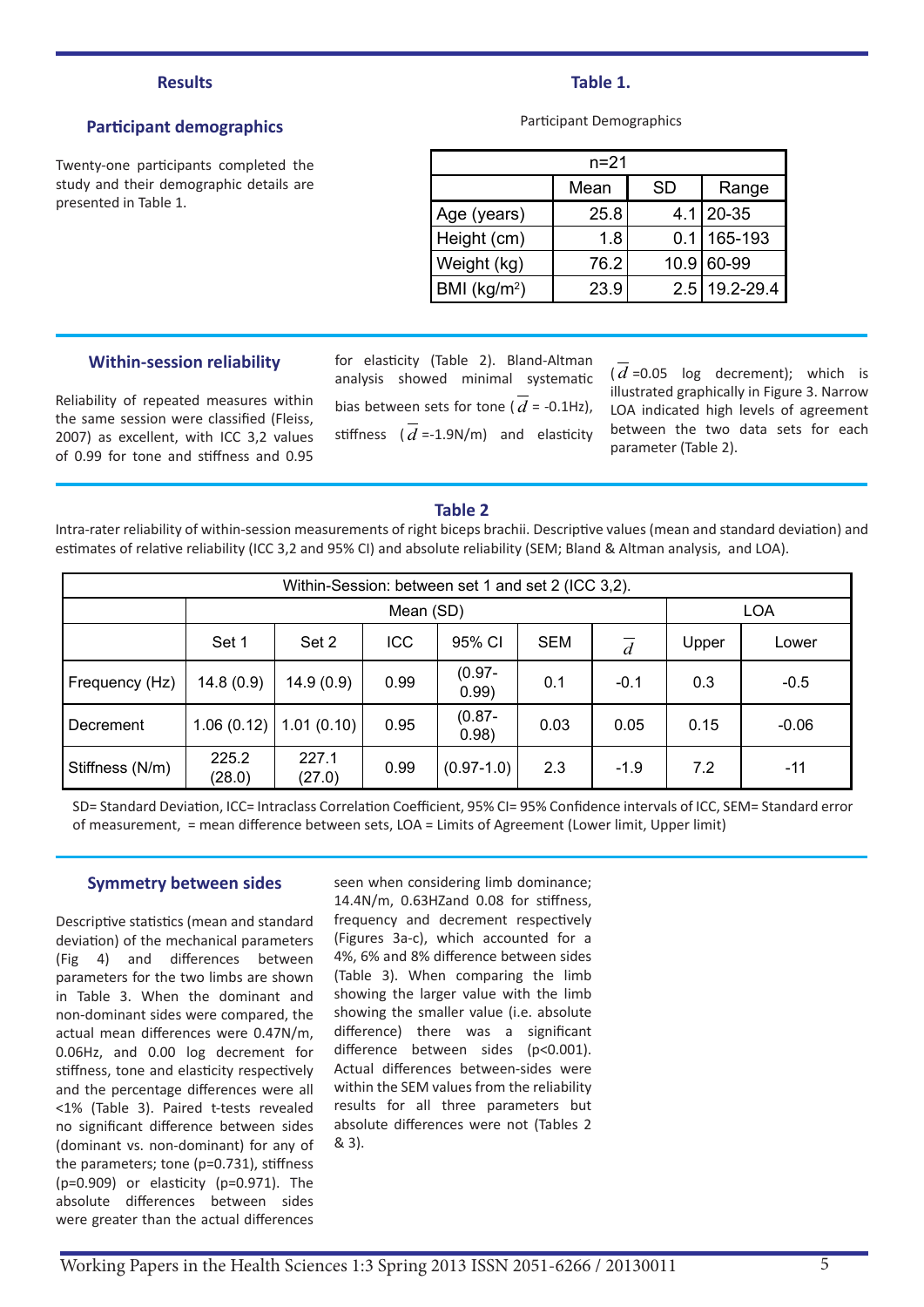

#### **Figure 3**

Bland & Altman plot illustrating level of agreement between the first and second set of measurements for stiffness on the dominant side. Mean difference shown as solid line, upper and lower limits of agreement shown as dotted lines. NB the magnitude of units of measurement (N/m) differs on the two axes, making the differences in values (y axis) appear large, relative to the x axis.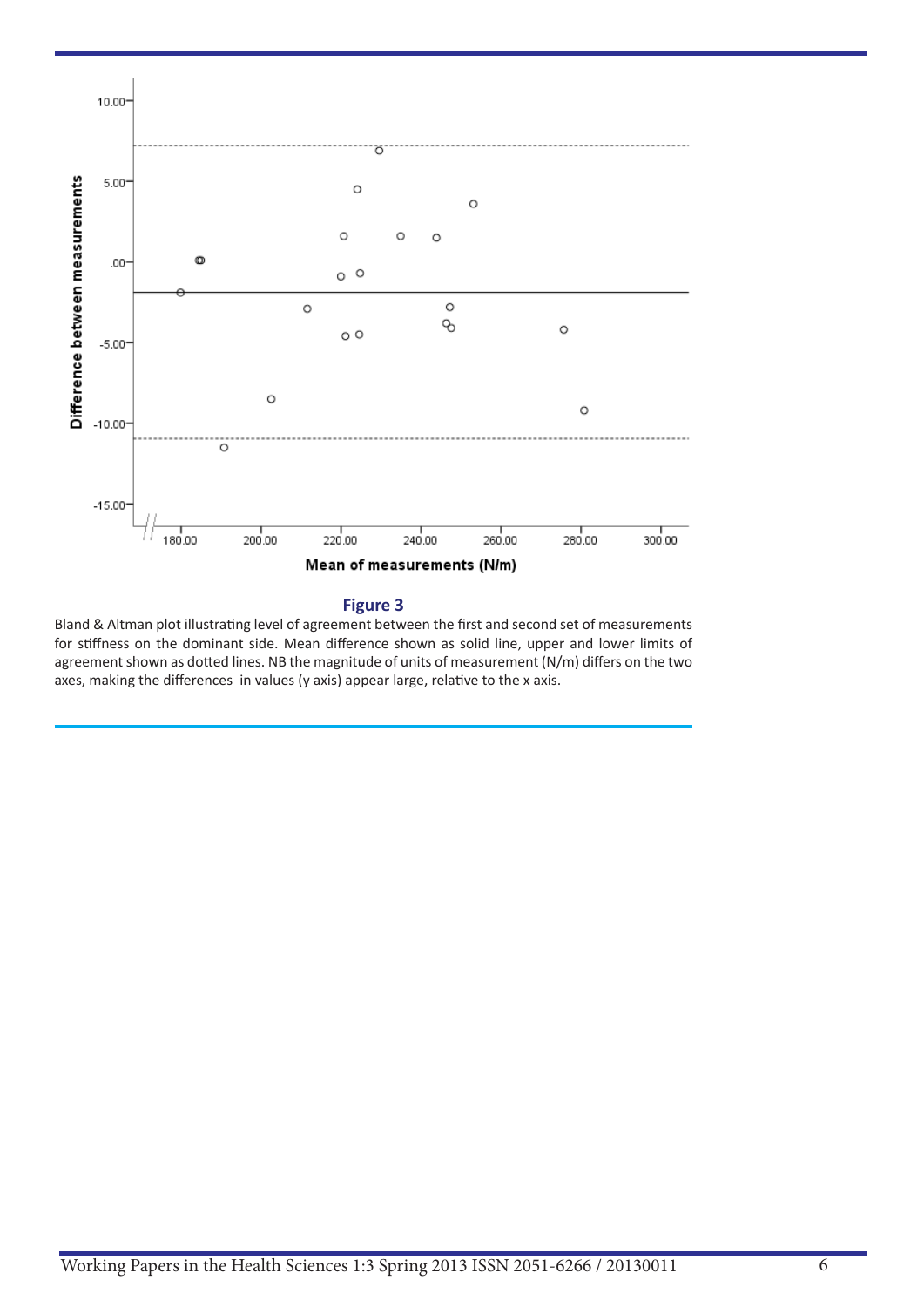### **Table 3**

Symmetry of parameters between sides, showing descriptive data (mean and standard deviation) for the mechanical parameters of tone, stiffness and elasticity. Differences are shown between dominant versus non-dominant, and side of larger versus smaller values for biceps brachii in healthy right-handed young males

| Dominant vs non-dominant analysis                                                                                                                                       |                      |                |                 |                  |                            |                |  |
|-------------------------------------------------------------------------------------------------------------------------------------------------------------------------|----------------------|----------------|-----------------|------------------|----------------------------|----------------|--|
|                                                                                                                                                                         | Tone (Frequency; Hz) |                | Stiffness (N/m) |                  | Elasticity (Log Decrement) |                |  |
|                                                                                                                                                                         | D                    | <b>ND</b>      | D               | <b>ND</b>        | D                          | <b>ND</b>      |  |
| Mean (SD)                                                                                                                                                               | 14.8<br>(0.8)        | 14.7(0.8)      | 225.7<br>(27.3) | 226.2<br>(21.3)  | 1.04<br>(0.11)             | 1.12(0.05)     |  |
| Range                                                                                                                                                                   | $13.1 -$<br>16.4     | 13.3-16.0      | 179.9-<br>280.8 | 187.7-<br>260.0  | $0.83 -$<br>1.26           | $1.02 - 1.21$  |  |
| p value                                                                                                                                                                 | $p = 0.731$          |                | $p = 0.909$     |                  | p= 0.971                   |                |  |
| Actual difference                                                                                                                                                       | 0.06(0.76)           |                | 0.47(18.48)     |                  | 0.00(0.12)                 |                |  |
| Range                                                                                                                                                                   |                      | $-1.14 - 1.49$ |                 | $-33.05 - 33.85$ |                            | $-0.35 - 0.23$ |  |
| Absolute difference                                                                                                                                                     | 0.63(0.42)           |                | 14.4 (11.2)     |                  | 0.08(0.08)                 |                |  |
| Range                                                                                                                                                                   |                      | $0.03 - 1.49$  |                 | $0.25 - 33.85$   |                            | $0.00 - 0.35$  |  |
| % Difference                                                                                                                                                            |                      |                |                 |                  |                            |                |  |
| Actual                                                                                                                                                                  | $0.4\%$ (5.2)        |                | $-0.5\%$ (8.1)  |                  | $-0.03\%$ (10.4)           |                |  |
| Range                                                                                                                                                                   | $-7.9 - 9.8$         |                | $-16.8 - 14.8$  |                  | $-28.5 - 20.4$             |                |  |
| Absolute                                                                                                                                                                | 4.3(2.8)             |                | 6.3(5.0)        |                  | 7.5(7.0)                   |                |  |
| Range                                                                                                                                                                   | $0.2 - 9.8$          |                | $0.1 - 16.8$    |                  | $0.4 - 28.5$               |                |  |
| Larger vs smaller value analysis                                                                                                                                        |                      |                |                 |                  |                            |                |  |
|                                                                                                                                                                         | Tone (Frequency; Hz) |                | Stiffness (N/m) |                  | Elasticity (Log Decrement) |                |  |
|                                                                                                                                                                         | L                    | S              | L               | S                | L                          | S              |  |
| Mean (SD)                                                                                                                                                               | 15.1<br>(0.8)        | 14.5(0.7)      | 233.1<br>(25.2) | 218.7<br>(22.8)  | 1.08<br>(0.13)             | 1.0(0.1)       |  |
| Range                                                                                                                                                                   | $13.6 -$<br>16.4     | 13.1-15.6      | 184.7-<br>280.8 | 179.9-<br>253.1  | $0.89 -$<br>1.40           | $0.83 - 1.15$  |  |
| p value <sup>a</sup>                                                                                                                                                    | p < 0.001            |                | p < 0.001       |                  | p < 0.001                  |                |  |
| For the mean differences for the largest vs. smallest analysis please see the absolute difference and<br>percentage difference values for the dominance analysis above. |                      |                |                 |                  |                            |                |  |

D, Dominant side; ND, Non-dominant side; L, side on which largest values were found;

S, smallest values. <sup>a</sup> Significance level  $p$ < 0.05. Standard deviation in parenthesis.

Actual difference = non-dominant subtracted from dominant side

Absolute difference = non-negative value of the actual difference (i.e. larger vs smaller value)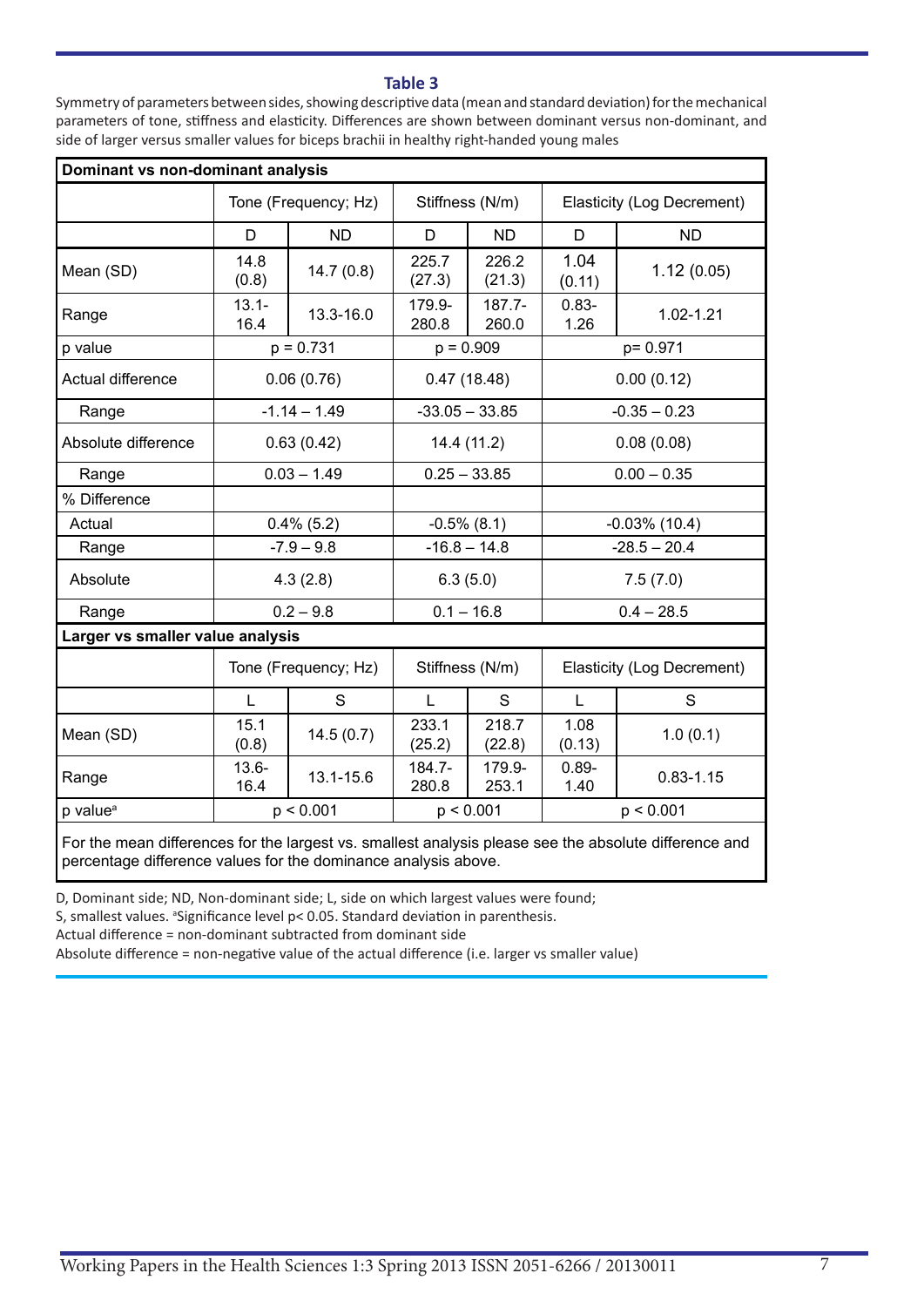

#### **Figure 4**

Symmetry of muscle tone and mechanical properties recorded over biceps brachii using the MyotonPRO, analysed according to dominant and non-dominant side (actual difference), and absolute difference between side of the largest and smallest values for non-neural tone (Hz; top panel); stiffness (N/m; middle panel); and elasticity (log decrement; lower panel). \* Significant difference p<0.001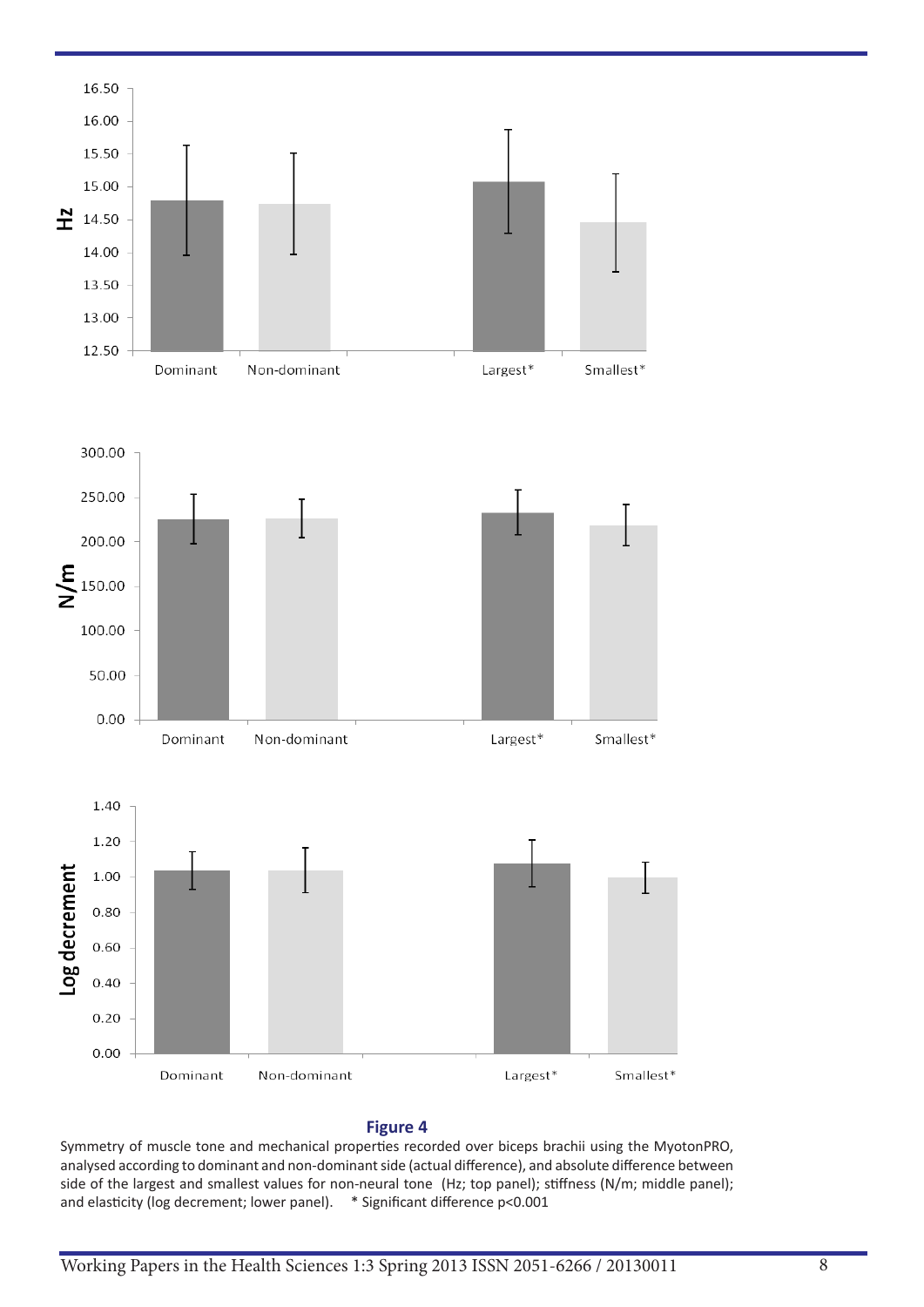#### **Discussion**

The present results have demonstrated symmetry and within-session intra-rater reliability of measuring tone and mechanical properties of BB using the MyotonPRO in a group of healthy young males. Symmetry was not determined by limb dominance and the method of comparing values between sides influenced the level of symmetry found. The higher degrees of symmetry seen when analysed using limb dominance (actual difference) than comparing sides in terms of larger versus smaller values (absolute difference) were still all <10%, indicating the potential use of using asymmetry of Myoton parameters as a measure of abnormality, although this threshold of 10% needs to be confirmed in a larger sample and its clinical relevance determined. Intra-rater reliability of a novice user was excellent (ICC 3,2 >0.95) within the same session.

Symmetry reported in earlier studies, which found non-significant differences between sides, did not consider absolute differences, so may have overestimated the level of symmetry. For example, eight different muscles were studied in five junior triathletes using the Myoton-2, and comparison between the right and left sides of the body were not significant (Gavronski et al, 2007). Trapezius muscles parameters were tested using the Myoton-2 in 20 healthy females (aged 44.2, SD 14.7) compared right and left sides (Viir et al., 2006). Percentage differences were not reported in either of these earlier studies to enable comparison with the present findings. Actual differences between the dominant and non-dominant rectus femoris muscles in healthy older males were <2% for all parameters using the MyotonPRO (Aird et al. 2012), which were similar to the actual differences of <1% found in the present study (Table 3) and masked the larger differences seen for absolute symmetry (4-8%). Gapeyva and Vain (2008) suggested that differences between sides of up to 5% can be considered normal but such guidelines need to be based on reference data for absolute differences observed for specific muscles and cohorts.

Muscles of the dominant limb are generally found to be stronger than on the non-dominant side (Roberts et al., 2011) but in some sporting activities the

association between limb dominance and strength is reversed. For example, in right handed professional golfers, left handgrip is stronger than the right (Barnes & Adams, 2008), presumably due to the nature of the golfing technique. It would be interesting to observe whether Myoton parameters have a similar bias between sides in golfers, suggesting an effect of habitual training. Such bias would be consistent with anecdotal observations using Myoton technology in highly trained athletes, which demonstrate greater stiffness in the primary muscles used in specific sports, e.g. quadriceps in cyclists (A Piepsi, by personal communication, included with permission). Unlike strength characteristics, the present results were not biased towards greater values being on the dominant side (Roberts et al, 2011), stressing the importance of using absolute differences for Myoton reference data against which to assess symmetry in individuals.

The excellent reliability found by a novice user within the same session (ICCs 3,2> 0.95) is consistent with the two other reliability studies of rectus femoris using the MyotonPRO published to date, in young (Mullix et al., 2012) and older (Aird et al., 2012) healthy males. A study of BB using the Myoton-3 also found a similar level of within-session reliability with an ICC of 0.92 (Janecki et al, 2011). The present Bland and Altman results showed minimal systematic bias for all three parameters, indicating good agreement between the two sets of 10 measures. Reliability between days is important for monitoring changes over time, so needs to be established using standardised testing protocols. Inter-rater reliability also needs to be established. Reliability of both applying the Myoton technique and locating the testing site need to be examined.

Another way of assessing abnormality rather than symmetry is to compare values from an individual with reference values from a comparative group of participants. The present study is the first to provide normative values for (nonneural) tone, stiffness and elasticity of the BB muscle in healthy young males using the MyotonPRO. The present values for stiffness (approx 226 N/m) were very similar to those in a previous study of BB in 14 healthy young (aged 22±2 years) right handed males using the Myoton-3 device

(Janecki et al 2011), which reported mean resting stiffness of 223 N/m and did not report other parameters. The testing site was not located as precisely as in the present study and was described as being placed on the skin "overlying the central part of the biceps brachii". This consistency in stiffness values reported between studies in different laboratories (earlier study in Poland), is encouraging. Limitations must be considered when interpreting the present results. The level of symmetry documented between-sides for the BB muscles is only representative of the small group of healthy young males studied who were moderately active and may vary for males of different ages and levels of habitual activity (e.g. sedentary or in elite sports), as well as females and different muscles, all of which need to be studied. The present study was designed to be easily replicated in clinical and sports settings by using a measuring tape to locate the test site and towels to support the arm. Stricter control methods e.g. standardising elbow flexion angle using a goniometer, using muscle templates to mark testing site etc, may decrease measurement error of repeated measurements, particularly in later studies over different sessions. The method of locating the testing site in the present study was not always adhered to, as described above, when the line did not intersect the muscle belly. Since no comparison was made between the prescribed and adjusted locations, it is not known whether these would have differed and this could be explored in a future study. Our reliability estimates are specific to the context in which they were tested and cannot be generalised to other muscles, populations or raters.

#### **Conclusions**

Symmetry of mechanical parameters for the BB muscle in healthy young males were 4% for tone, 6% for stiffness and 8% for elasticity. Unlike muscle strength, the side of the greater value was not determined by limb dominance and the method of comparing values between sides influenced the level of symmetry found, so calculation of absolute rather than actual differences is recommended to reflect true symmetry. The findings indicate the potential for using asymmetry of Myoton parameters of >10% as a measure of abnormality for BB in young males but this threshold needs to be confirmed in larger numbers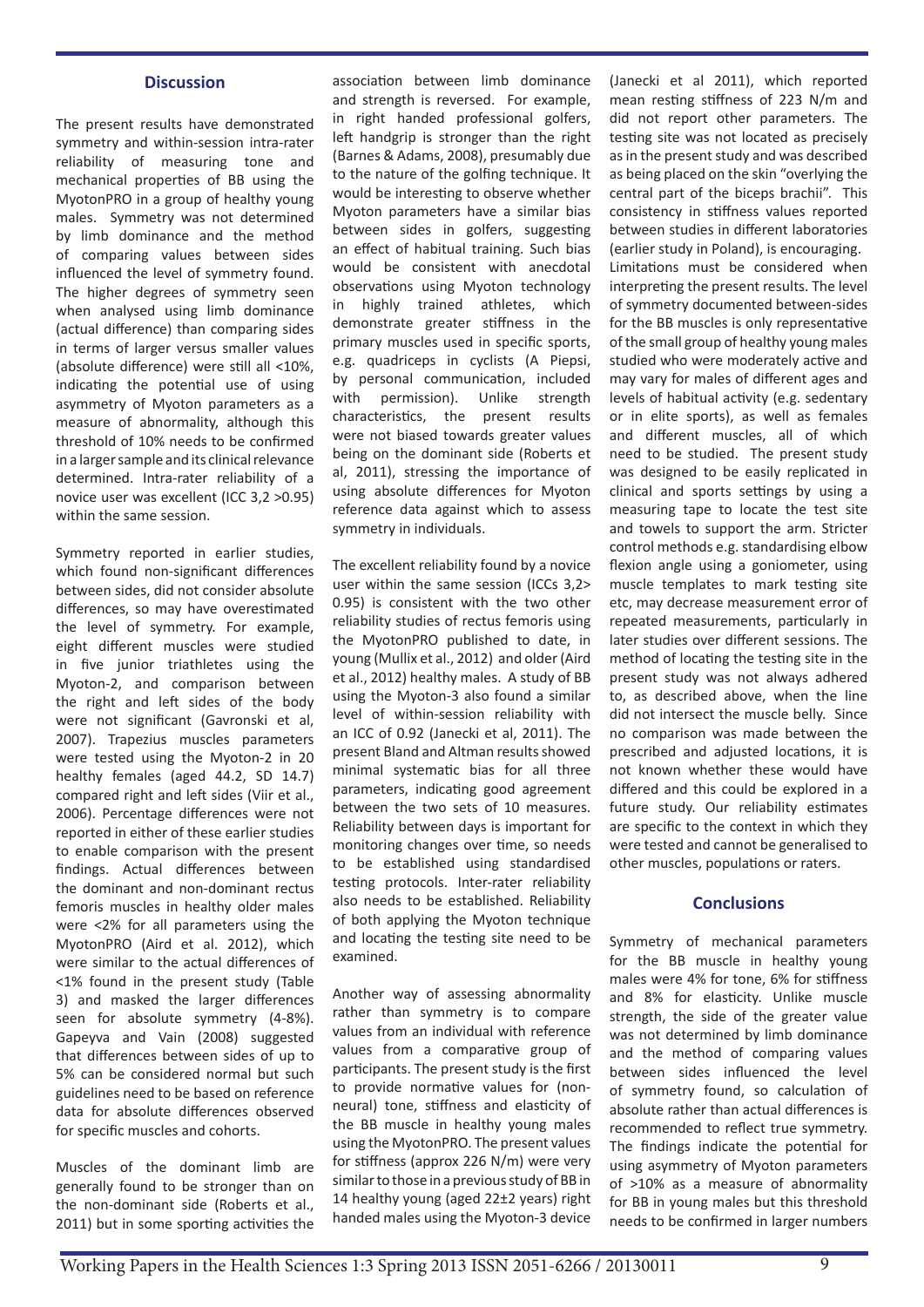of participants and cannot be generalised to other muscles or participant groups. A novice user achieved excellent intra-rater reliability within the same session for all three parameters tested.Further research is warranted to determine the ability of the MyotonPRO to establish normal symmetry and variability within age, gender and sport-specific participant groups.

# **Key Points**

- Normal between-side symmetry was below 10% for parameters measured with the MyotonPRO (non-neural muscle tone and mechanical properties) in BB muscle in a group of moderately active healthy young males
- This level of normal symmetry has the potential for measuring asymmetry to assess abnormalities of muscle parameters
- It is recommended that the absolute difference is used to calculate between-side difference for group mean data, rather than actual difference determined by limb dominance or side.

# **References**

Aird L, Samuel D, Stokes M: Quadriceps muscle tone, elasticity and stiffness in older males: reliability and symmetry using the MyotonPRO. Arch GerontolGeriatr 2012;55:e31-e39

Atkinson G, Nevill A (2001):Selected issues in the design and analysis of sport performance research. Sports Sciences19:811-827.

Barnes J, Adams J (2008) Differences in dominant and non-dominant handgrip strength of male golf professionals measured using the Jamar dynamometer. Brit J Hand Ther 12(4):112-116.

Bizzini M, Mannion AF (2003) Reliability of a new, hand-held device for assessing skeletal muscle stiffness. Clin Biomech18:459-461.

Bland J, Altman D (1986) Statistical methods for assessing agreement between two methods of clinical measurement. Lancet 8:307-310.

. Borsa P, Laudner K, Sauers E (2008) Mobility and stability adaptations in the shoulder of the overhead athlete - A theoretical and evidence-based perspective. Sports Medicine38(1):17-36.

CDC: How much physical activity do adults need? (2011) Atlanta: Division of Nutrition, Physical Activity and Obesity, National Center for Chronic Disease Prevention and Health Promotion. Available: http://www.cdc. gov/physicalactivity/everyone/ guidelines/adults.html#Aerobic /

Chuang L, Wu C, Lin K (2012) Reliability, validity, and responsiveness of Myotonometric measurement of muscle tone, elasticity, and stiffness in patients with stroke. Arch Phys Med Rehabil 93: 532-540.

Ditroilo M, Hunter A, Haslam S, De Vito G (2011)The effectiveness of two novel techniques in establishing the mechanical and contractile responses of biceps femoris. Physiol Meas32:1315- 1326.

Fleiss J (2007) Reliability of measurement. In The design and analysis of clinical experiments. New York, Wiley and Sons. pp1-33.

Gapeyeva H, Vain A (2008)Principles of applying Myoton in physical medicine and rehabilitation. Edited by Byrne A, Chen R, Devenny R, Forbes J: © MÜOMEETRIA Ltd

Gavronski G, Veraksits A, Vasar E, Maaroos J (2007) Evaluation of viscoelastic parameters of the skeletal muscles in junior triathletes. Physiol Meas28:625- 637.

Hein V, Vain A (1998) Joint mobility and the oscillation characteristics of muscle. Scand J Med Sci Sports 8:7-13.

Horikawa M, Ebihara S, Sakai F, Akiyama M. (1993) Non-invasive measurement method for harness in muscular tissues. Med Biol Eng Comput 31: 623-627.

Janecki D, Jarocka E, Jaskolska A, Marusiak J, Jaskolski A (2011): Muscle passive stiffness increases less after the second bout of eccentric exercise compared to the first bout. J Sci Med Sport14:338- 343.

Korhonen R, Vain A, Vanninen E, Viir R, Jurvelin J (2005) Can mechanical myotonometry or electromyography be used for the prediction of intramuscular pressure? Physiol Meas26:951–963.